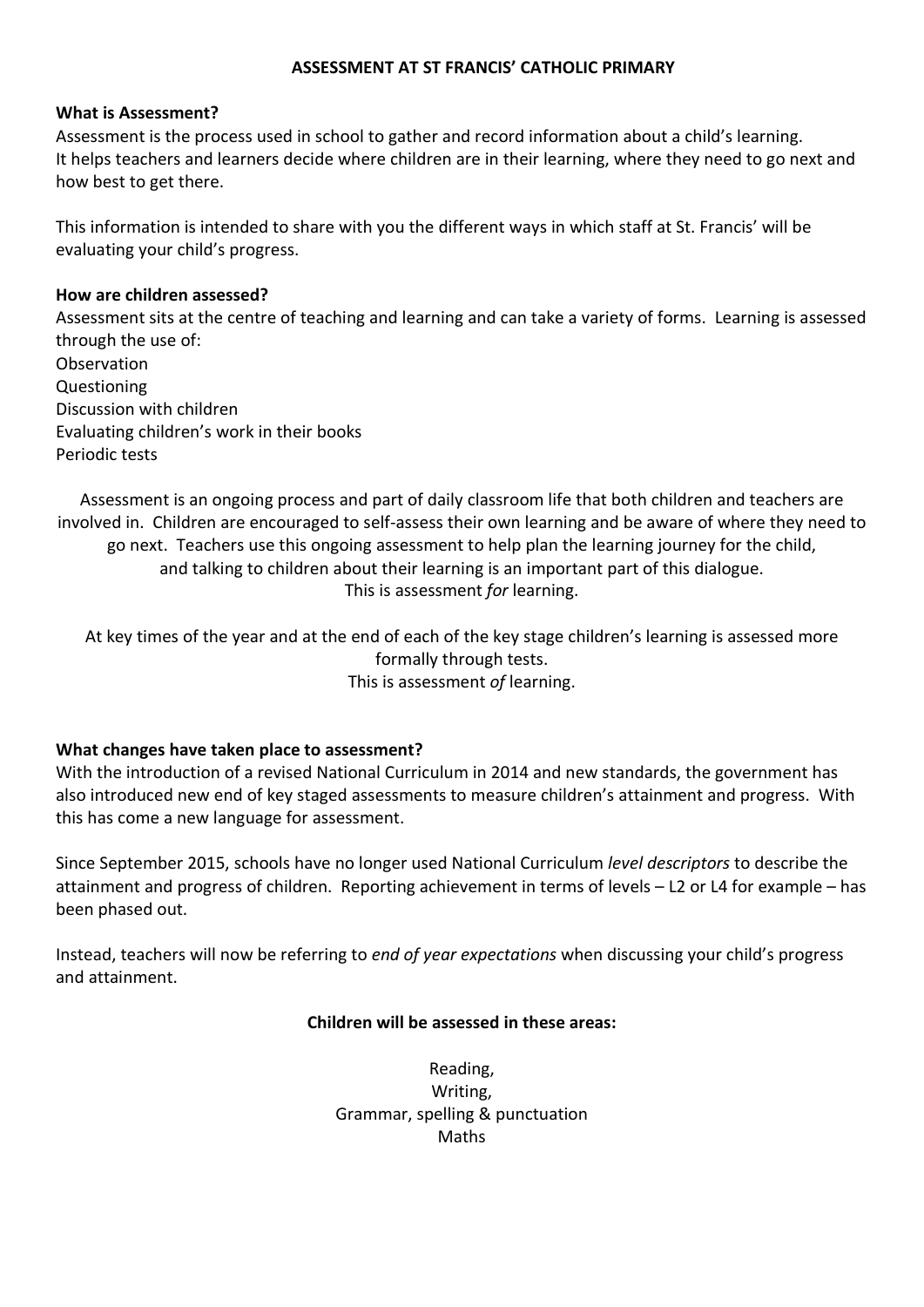# **They will be assessed in terms of whether they are:**

working towards the expected standard, working at the expected standard working at greater depth within the expected standard for their year group

This change of focus is centred on ensuring that children have a *breadth* of understanding within the concepts and skills they learn through application across a wide range of curriculum areas.

Rather than moving to the next year group programmes of study, the focus is on moving children's learning 'outwards', developing deeper understanding and broadening of skills.

The expectation is that by the end of the academic year, the majority of the children should be assessed as being 'at the expected standard' for their year group.

At St Francis we now use Key Performance Indicators based on the curriculum for each year group which allow us to track progress for each pupil through the year. They also help us identify next steps for children.

 KPIs are the key aspects of maths, reading, writing, spelling, punctuation & grammar that children must learn. Children must show in their learning that they have understood these KPIs in depth in order to reflect the expected standard for that year group.

The KPIs for each year group can be found on each class page.

Teachers review children's progress against these KPIs three times a year, using samples of children's work alongside formal tests, to make judgements about their progress and attainment.

At these points children's achievement is summarised using the following language to describe whether a child is:

> **Emerging** - working towards the expected standard **Expected** - at the expected standard **Exceeding** - working at greater depth within the expected standard

 During Parent/Pupil/ Teacher consultation meetings, teachers will no longer talk about the *level* of your child's attainment, but will discuss whether he/she is *'on track'* to meet age related expectations at the end of the year.

# **Helping children to 'Learn without Limits'**

To help work towards these raised expectations, we have embraced the concept of 'Learning without Limits'. This style of working aims to remove any beliefs regarding fixed ability. Children will all have the same opportunities and expectations and be encouraged to achieve beyond their personal best.

Teachers offer choices of tasks and activities within lessons and children are encouraged to stretch themselves to attempt challenging work. Class teachers monitor this closely.

All children have the chance to surprise us - and themselves - about what they can achieve.

Learning without Limits helps children develop as confident, independent and resilient learners.